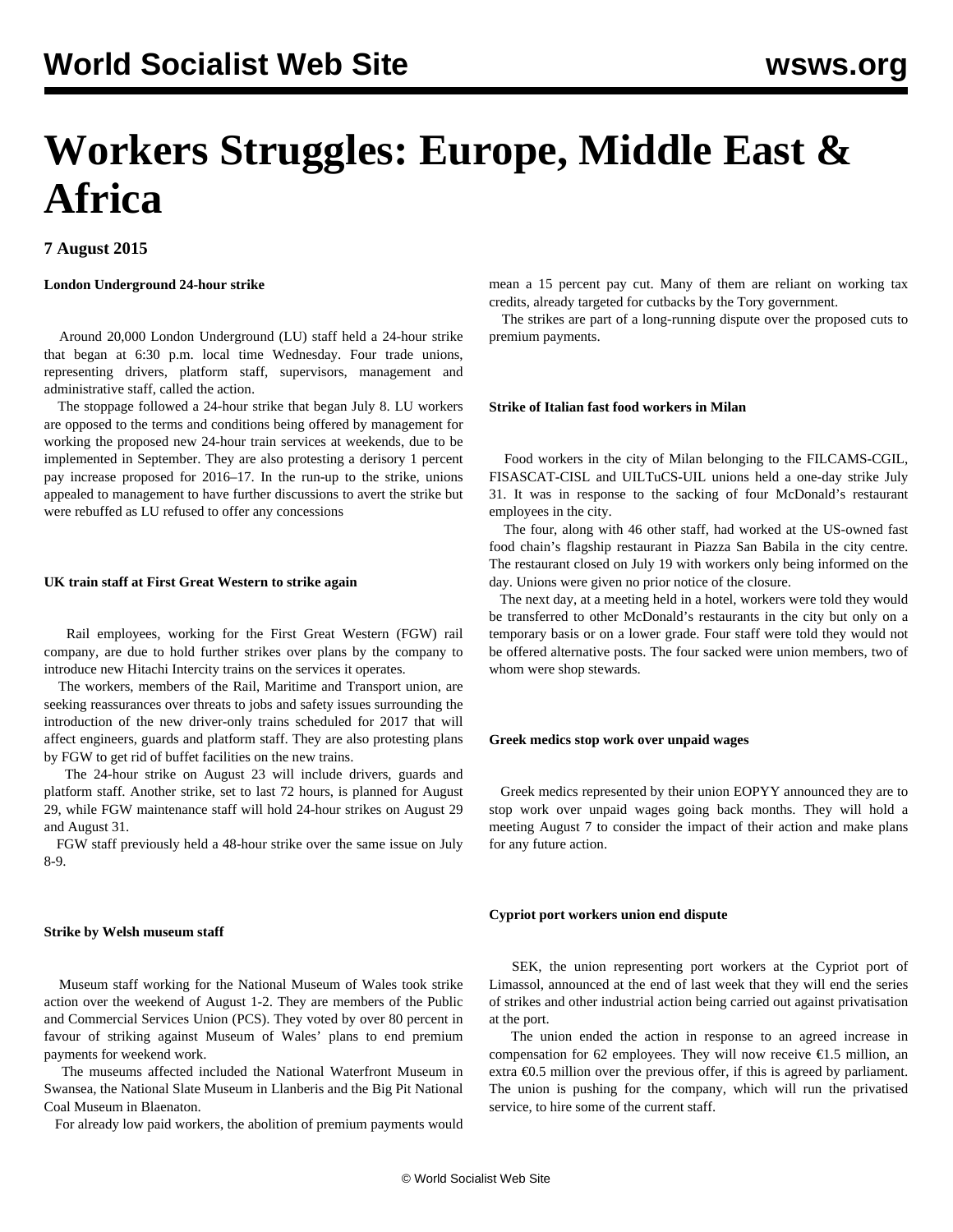#### **Turkish civil servants push for wage increase**

 Ahead of talks between the unions and the government, Turkish civil servants are demanding a pay rise.

 Among the trade unions due to meet with government representatives are the Turkish Public Worker' Labour Union (Turkiye Kamu-Sen), the Civil Servants Trades Union (Memur-Sen) and the Confederation of Public Sector Trade Unions (KESK).

 However only Memur-Sen has the authority to reach agreements with the government's Ministry of Labour and Social Security, and it has a record of conceding to government demands.

#### **Turkish workers protest against union victimisation**

 The Turkish electric power equipment maker Enpay has been conducting a campaign against union members employed at its factory in an industrial zone in Kullar, Izmit.

 The factory employs 900 and the victimisation began after a large number of the employees joined a union. Those victimised are members of the small, independent Birlesik Metal-Is (United Metalworkers' Union) which has been recruiting members opposed to the company union, the Metal Workers Trade Union of Turkey (Türk-Metal).

 Enpay sacked 11 union members on July 13 and a further 12 on July 20 after they had demonstrated against the previous sackings.

 Employees have held work stoppages, sit-ins and pickets in opposition to management actions. A peaceful demonstration in front of the factory on July 26 resulted in workers and the local Birlesik Metal-Is president being arrested by police, although they were released later the same day.

#### **Iranian builders restoring heritage site strike**

 Some 120 construction workers employed on the restoration of the Bam Citadel have held a protest outside the Bam Citadel Cultural Heritage Centre to oppose nonpayment of wages.

 Bam Citadel, a world heritage site, was badly damaged in the 2003 earthquake. Heritage centre management have rubbed salt into the wounds by saying that some of those involved in the restoration work are to be laid off.

#### **Light rail staff in Jerusalem forced to abandon strike**

 Staff employed on the Jerusalem light rail system held a strike last Sunday morning to protest plans by the CityPass light rail systems management to lower waiting times to six minutes. They say that it constitutes a change in their working conditions, does not allow them to take adequate breaks and poses safety risks to passengers and pedestrians.

 Currently it is between eight and 11 minutes. However as soon as the light rail staff began their strike, which affected 140,000 passengers, they were forced to abandon it after an injunction was filed at the Jerusalem Labour Court, ordering them back to work.

 The trade union federation, Histadrut, accused CityPass of bringing in the speedup measures without consultation. Conductors on the light rail

#### **Kenyan sugar workers industrial action**

 Sugar workers occupied the Kenyan Sugar Company's compound in Nzoia, calling for the removal of the managing director and opposing a court order reinstating him.

 The workers accuse the MD of running down the company and losing over \$30 million from 2012 to 2014, thereby denying them the possibility of a pay rise.

 The union accused the MD of not forwarding workers bank loans and other social payments, causing their houses and furniture to be sequestrated and sold.

 In a separate dispute, casual workers at Kinyara Sugar Limited, Kenya went on strike to demand an increase in pay from Sh5500 (US\$54) to Sh10000 (US\$99) per task, a formal employment contract, an employment number giving them access to a sugar coupon, medical services at the health centre and other employment benefits.

 They brought the production of sugar and molasses to a standstill on July 29. Heavily-armed police attacked the sugar cane workers with teargas, alleging the strikers had set the cane fields on fire near the factory.

#### **Ugandan university support staff strike**

 Non-academic staff throughout the public universities of Uganda went on strike on Monday demanding a pay increase in line with academic staff.

 The 4,000 support staff have not been offered a pay increase, with the government claiming it cannot afford it. The government said it would look at a claim by the staff in the 2016-17 budget.

 The Public Universities non-teaching staff claim all their 4,000 members are supporting the strike. The new academic year starts this month but the union said if its demands are not met, their members will not return to work.

 Police have been deployed at six of the public universities during the dispute.

#### **Ghana medics' partial strike**

 Outpatient departments in Ghana's public hospitals have stopped taking new referrals because of a partial strike by members of the Ghana Medical Association (GMA). They began their strike August 1 to demand proper conditions of service.

 The government has declared their strike illegal although GMA members continued services to their inpatients.

 Deputy General Secretary of the Ghana Medical Association said the government has turned doctors into slaves, working at all times without the necessary compensation.

 Doctors say that if the government does not respond to their demands after a week of not taking new patients, they would escalate their action by withdrawing emergency services. If this did not resolve the dispute, they said they would resign en masse.